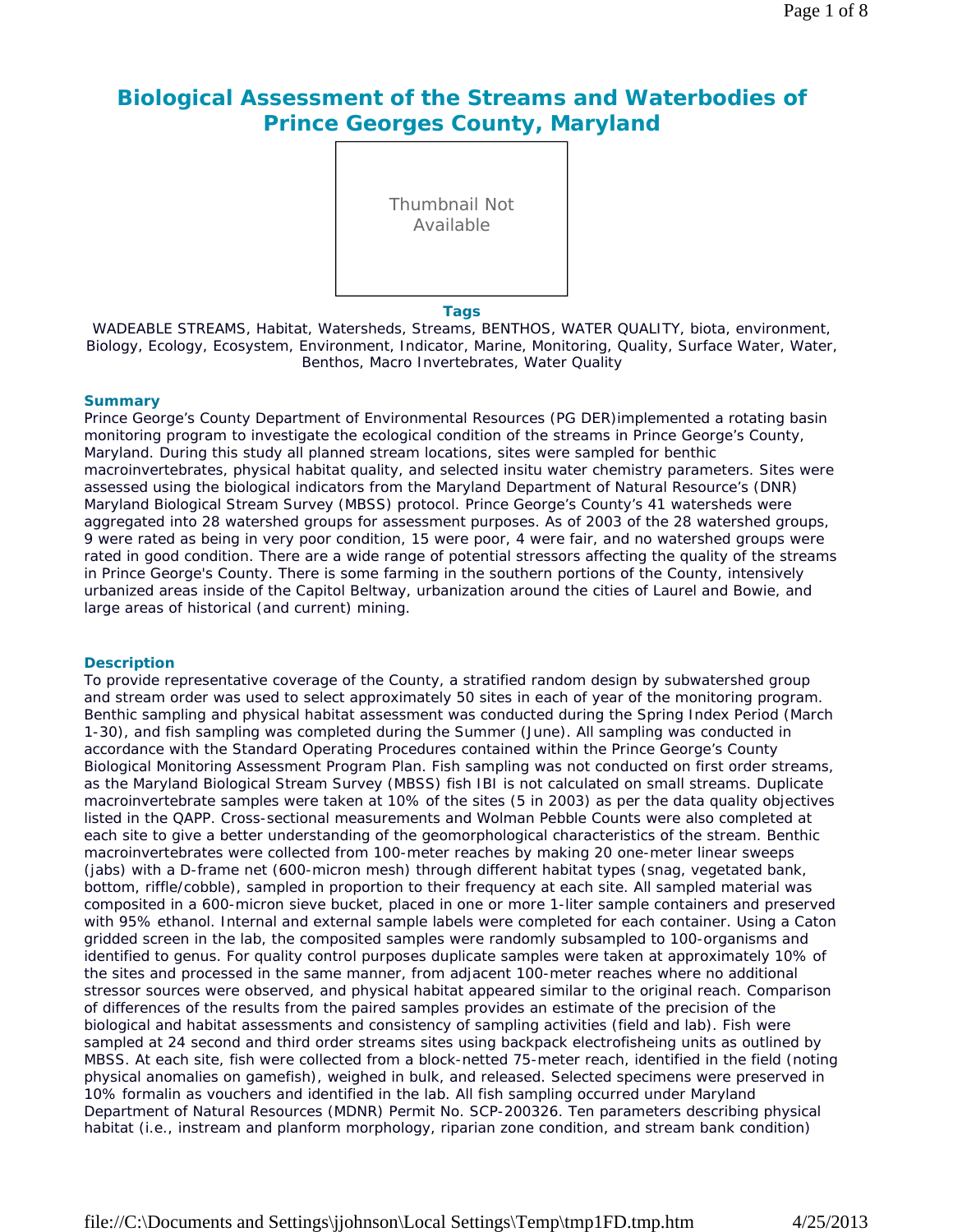were visually assessed in 100-meter reaches, as outlined in PG DER (2000), Stribling et al. (1996) and Barbour et al. (1999)(Table 3). These parameters were summed for a total score and ranked as optimal, suboptimal, marginal, or poor based on a 20 point scale, with 20 being the best.

#### **Credits**

There are no credits for this item.

#### **Use limitations**

Use at your own risk

# **ArcGIS Metadata ►**

# **Citation ►**

TITLE Biological Assessment of the Streams and Waterbodies of Prince Georges County, Maryland

*Hide Citation ▲*

### **Resource Details ►**

**CREDITS** 

*Hide Resource Details ▲*

# **Resource Constraints ►**

**CONSTRAINTS** LIMITATIONS OF USE Use at your own risk

*Hide Resource Constraints ▲*

## **Metadata Details ►**

**\*** LAST UPDATE 2010-04-26

ARCGIS METADATA PROPERTIES METADATA FORMAT ESRI-ISO

CREATED IN ARCGIS 2010-03-30T13:19:05 LAST MODIFIED IN ARCGIS 2010-04-26T11:08:05

AUTOMATIC UPDATES HAVE BEEN PERFORMED NO

*Hide Metadata Details ▲*

# **FGDC Metadata (read-only) ►**

# **Identification ►**

CITATION CITATION INFORMATION ORIGINATOR Prince George's County -Department of Environmental Resources-Water Quality and

file://C:\Documents and Settings\jjohnson\Local Settings\Temp\tmp1FD.tmp.htm 4/25/2013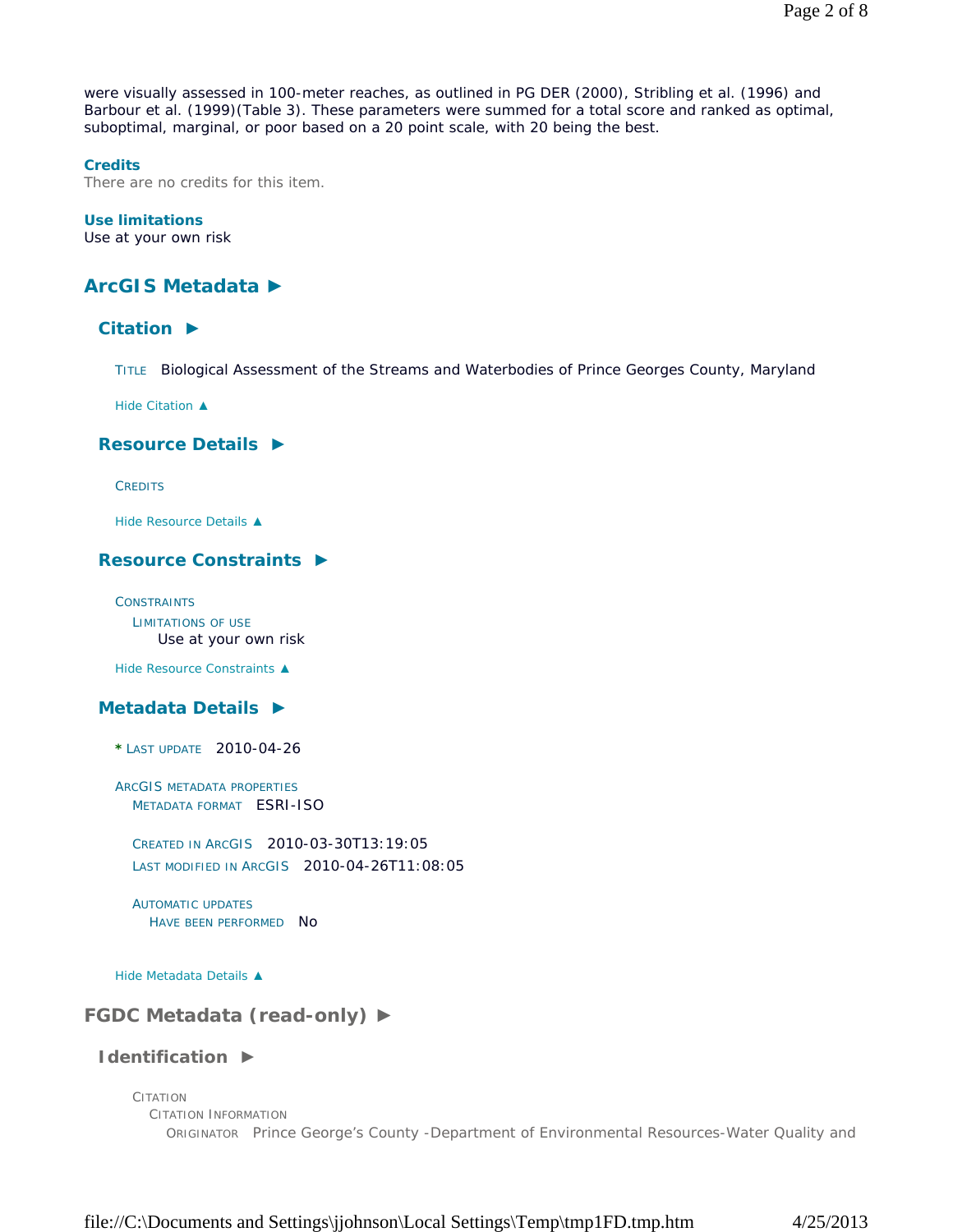Compliance Team

ORIGINATOR Deborah Weller

PUBLICATION DATE 2013-04-24

TITLE

Biological Assessment of the Streams and Waterbodies of Prince Georges County, Maryland PUBLICATION INFORMATION

PUBLICATION PLACE Annapolis, MD

PUBLISHER Chesapeake Bay Program (CBP)

ONLINE LINKAGE http://data.chesapeakebay.net/?DB=CBP\_NTBENDB

#### ONLINE LINKAGE

http://www.chesapeakebay.net/data/downloads/watershed\_wide\_benthic\_invertebrate\_database ONLINE LINKAGE

http://www.princegeorgescountymd.gov/Government/AgencyIndex/DER/ESG/index.asp? nivel=foldmenu(7)

### **DESCRIPTION**

**ABSTRACT** 

To provide representative coverage of the County, a stratified random design by subwatershed group and stream order was used to select approximately 50 sites in each of year of the monitoring program. Benthic sampling and physical habitat assessment was conducted during the Spring Index Period (March 1-30), and fish sampling was completed during the Summer (June). All sampling was conducted in accordance with the Standard Operating Procedures contained within the Prince George's County Biological Monitoring Assessment Program Plan. Fish sampling was not conducted on first order streams, as the Maryland Biological Stream Survey (MBSS) fish IBI is not calculated on small streams. Duplicate macroinvertebrate samples were taken at 10% of the sites (5 in 2003) as per the data quality objectives listed in the QAPP. Cross-sectional measurements and Wolman Pebble Counts were also completed at each site to give a better understanding of the geomorphological characteristics of the stream.

Benthic macroinvertebrates were collected from 100-meter reaches by making 20 onemeter linear sweeps (jabs) with a D-frame net (600-micron mesh) through different habitat types (snag, vegetated bank, bottom, riffle/cobble), sampled in proportion to their frequency at each site. All sampled material was composited in a 600-micron sieve bucket, placed in one or more 1-liter sample containers and preserved with 95% ethanol. Internal and external sample labels were completed for each container. Using a Caton gridded screen in the lab, the composited samples were randomly subsampled to 100-organisms and identified to genus. For quality control purposes duplicate samples were taken at approximately 10% of the sites and processed in the same manner, from adjacent 100 meter reaches where no additional stressor sources were observed, and physical habitat appeared similar to the original reach. Comparison of differences of the results from the paired samples provides an estimate of the precision of the biological and habitat assessments and consistency of sampling activities (field and lab).

Fish were sampled at 24 second and third order streams sites using backpack electrofisheing units as outlined by MBSS. At each site, fish were collected from a blocknetted 75-meter reach, identified in the field (noting physical anomalies on gamefish), weighed in bulk, and released. Selected specimens were preserved in 10% formalin as vouchers and identified in the lab. All fish sampling occurred under Maryland Department of Natural Resources (MDNR) Permit No. SCP-200326.

Ten parameters describing physical habitat (i.e., instream and planform morphology, riparian zone condition, and stream bank condition)were visually assessed in 100-meter reaches, as outlined in PG DER (2000), Stribling et al. (1996) and Barbour et al. (1999) (Table 3). These parameters were summed for a total score and ranked as optimal, suboptimal, marginal, or poor based on a 20 point scale, with 20 being the best.

PURPOSE

Prince George's County Department of Environmental Resources (PG DER)implemented a rotating basin monitoring program to investigate the ecological condition of the streams in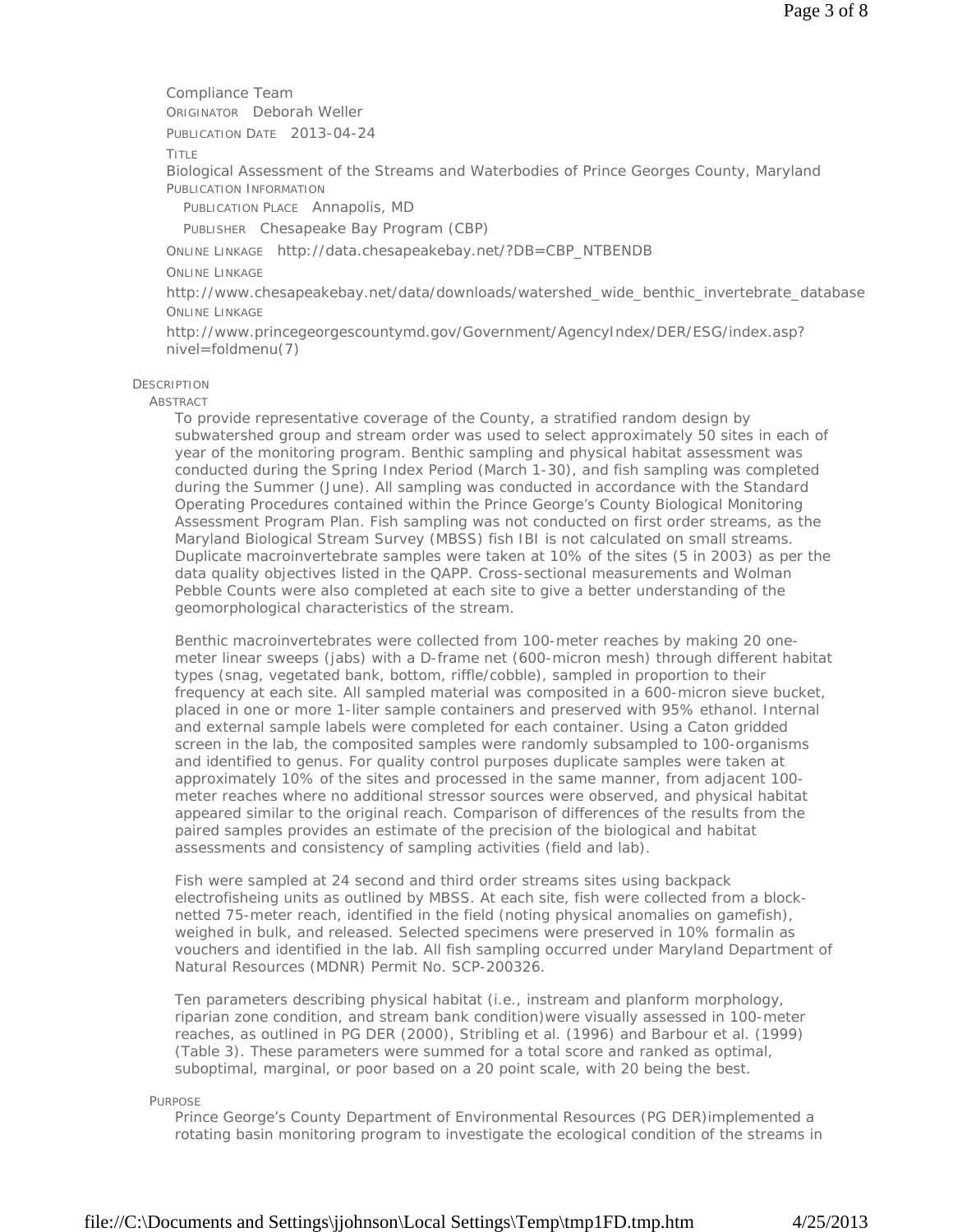Prince George's County, Maryland. During this study all planned stream locations, sites were sampled for benthic macroinvertebrates, physical habitat quality, and selected insitu water chemistry parameters. Sites were assessed using the biological indicators from the Maryland Department of Natural Resource's (DNR) Maryland Biological Stream Survey (MBSS) protocol. Prince George's County's 41 watersheds were aggregated into 28 watershed groups for assessment purposes. As of 2003 of the 28 watershed groups, 9 were rated as being in very poor condition, 15 were poor, 4 were fair, and no watershed groups were rated in good condition. There are a wide range of potential stressors affecting the quality of the streams in Prince George's County. There is some farming in the southern portions of the County, intensively urbanized areas inside of the Capitol Beltway, urbanization around the cities of Laurel and Bowie, and large areas of historical (and current) mining.

TIME PERIOD OF CONTENT

TIME PERIOD INFORMATION SINGLE DATE/TIME CALENDAR DATE 19940623-Present CURRENTNESS REFERENCE Ground condition

#### **STATUS**

PROGRESS Complete MAINTENANCE AND UPDATE FREQUENCY None Planned

#### SPATIAL DOMAIN

| BOUNDING COORDINATES                |  |
|-------------------------------------|--|
| WEST BOUNDING COORDINATE -77.06314  |  |
| EAST BOUNDING COORDINATE -76.681472 |  |
| NORTH BOUNDING COORDINATE 39.109722 |  |
| SOUTH BOUNDING COORDINATE 38.552405 |  |

#### KEYWORDS

#### THEME

|                       | THEME KEYWORD THESAURUS NONE |                                |
|-----------------------|------------------------------|--------------------------------|
|                       |                              | THEME KEYWORD WADEABLE STREAMS |
| THEME KEYWORD Habitat |                              |                                |
|                       | THEME KEYWORD Watersheds     |                                |
| THEME KEYWORD Streams |                              |                                |
|                       | Theme Keyword BENTHOS        |                                |
|                       | THEME KEYWORD WATER QUALITY  |                                |

#### THEME

THEME KEYWORD THESAURUS ISO 19115 Topic Category THEME KEYWORD biota THEME KEYWORD environment

#### THEME

THEME KEYWORD THESAURUS EPA GIS Keyword Thesaurus THEME KEYWORD Biology THEME KEYWORD Ecology THEME KEYWORD Ecosystem THEME KEYWORD Environment THEME KEYWORD Indicator THEME KEYWORD Marine THEME KEYWORD Monitoring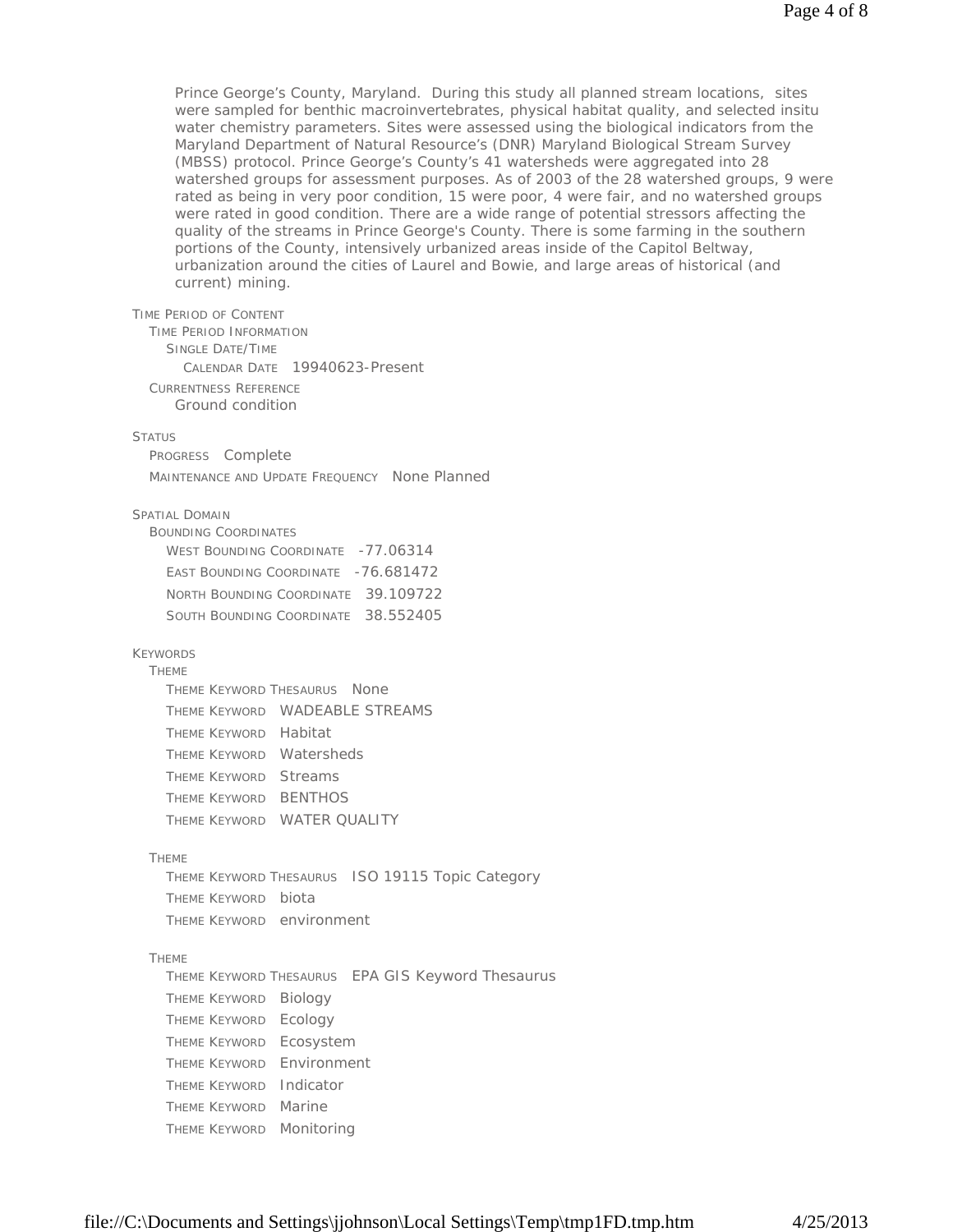THEME KEYWORD Quality THEME KEYWORD Surface Water THEME KEYWORD Water THEME THEME KEYWORD THESAURUS User THEME KEYWORD Benthos THEME KEYWORD Macro Invertebrates THEME KEYWORD Water Quality PLACE PLACE KEYWORD THESAURUS None PLACE KEYWORD Maryland PLACE KEYWORD Prince George's County ACCESS CONSTRAINTS USE CONSTRAINTS POINT OF CONTACT CONTACT INFORMATION CONTACT PERSON PRIMARY CONTACT PERSON Deborah Weller CONTACT ORGANIZATION Dept. of Environmental Services-Water Quality and Compliance Team CONTACT POSITION Senior Environmental Planner CONTACT ADDRESS ADDRESS TYPE mailing and physical address ADDRESS 9400 Peppercorn Place CITY Largo STATE OR PROVINCE Maryland POSTAL CODE 20774 CONTACT VOICE TELEPHONE 301-883-7161 CONTACT FACSIMILE TELEPHONE 301-883-7139 CONTACT ELECTRONIC MAIL ADDRESS DMWeller1@co.pg.md.us CONTACT INSTRUCTIONS SECURITY INFORMATION SECURITY CLASSIFICATION SYSTEM FIPS Pub 199 SECURITY CLASSIFICATION No Confidentiality SECURITY HANDLING DESCRIPTION Standard Technical Controls None Use at your own risk Not Available

*Hide Identification ▲*

# **Data Quality ►**

LOGICAL CONSISTENCY REPORT Not applicable-Data voluntarily reported

COMPLETENESS REPORT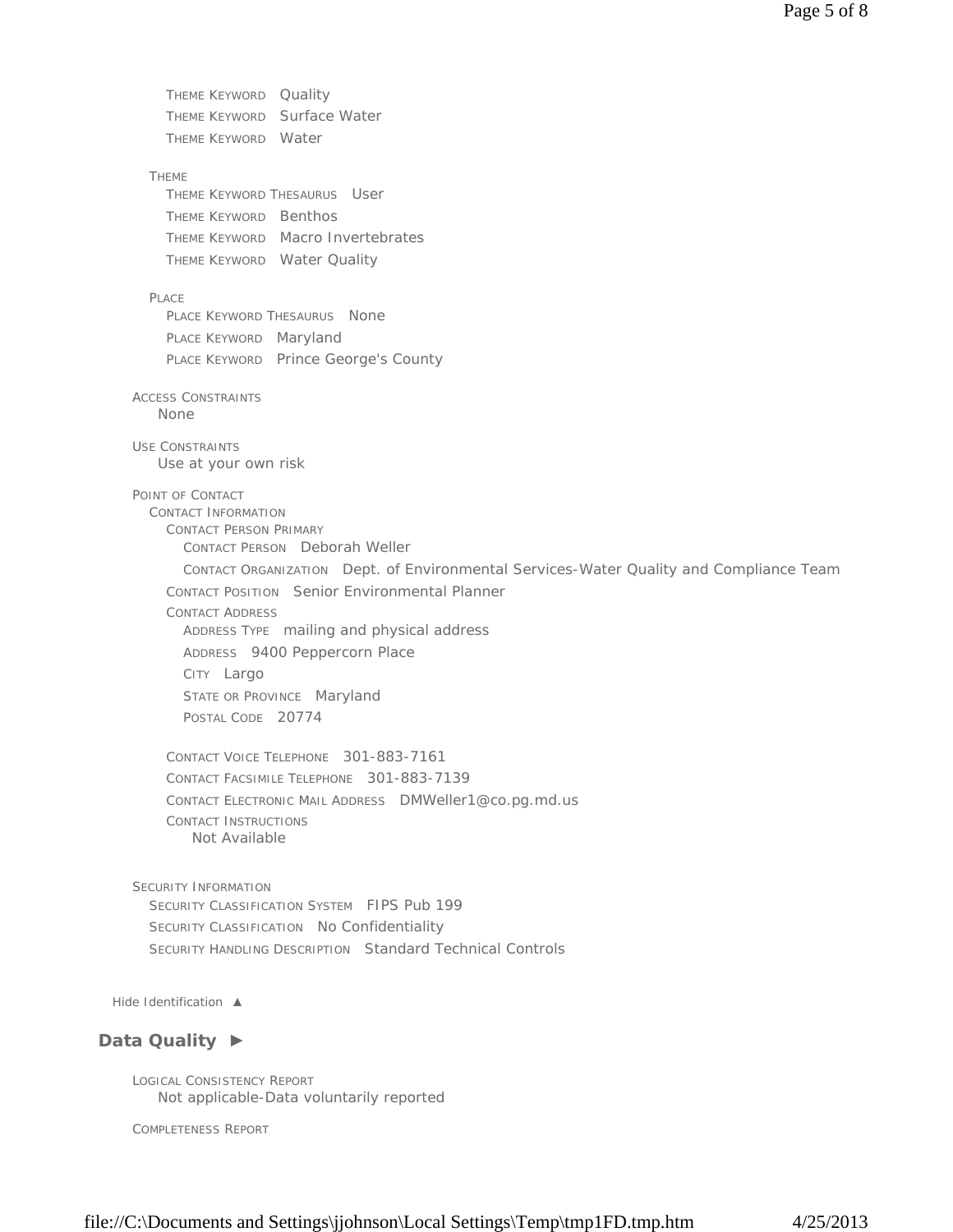Unknown

POSITIONAL ACCURACY

HORIZONTAL POSITIONAL ACCURACY

HORIZONTAL POSITIONAL ACCURACY REPORT

Data were collected using methods that are accurate to within 26-100 meters (EPA National Geospatial Data Policy [NGDP] Accuracy Tier 4). For more information, please see EPA's NGDP at http://epa.gov/geospatial/policies.html

LINEAGE

PROCESS STEP PROCESS DESCRIPTION Metadata imported.

PROCESS DATE 2010-03-30

PROCESS STEP

PROCESS DESCRIPTION

Data was loaded into the CBPO Non-Tidal Benthic Data base.

PROCESS DATE 2010-03-30

*Hide Data Quality ▲*

## **Spatial Reference ►**

HORIZONTAL COORDINATE SYSTEM DEFINITION GEOGRAPHIC LATITUDE RESOLUTION 0.000001 LONGITUDE RESOLUTION 0.000001 GEOGRAPHIC COORDINATE UNITS Decimal degrees

GEODETIC MODEL

HORIZONTAL DATUM NAME North American Datum of 1983 ELLIPSOID NAME Geodetic Reference System 1980 SEMI-MAJOR AXIS 6378137.000000 DENOMINATOR OF FLATTENING RATIO 298.257222

*Hide Spatial Reference ▲*

# **Distribution Information ►**

**DISTRIBUTOR** CONTACT INFORMATION CONTACT PERSON PRIMARY CONTACT PERSON Deborah Weller CONTACT ORGANIZATION Department of Environmental Services-Water Quality and Compliance Team CONTACT POSITION Senior Enviornmental Planner CONTACT ADDRESS ADDRESS TYPE mailing and physical address ADDRESS 9400 Peppercorn Place CITY Largo STATE OR PROVINCE Maryland POSTAL CODE 20774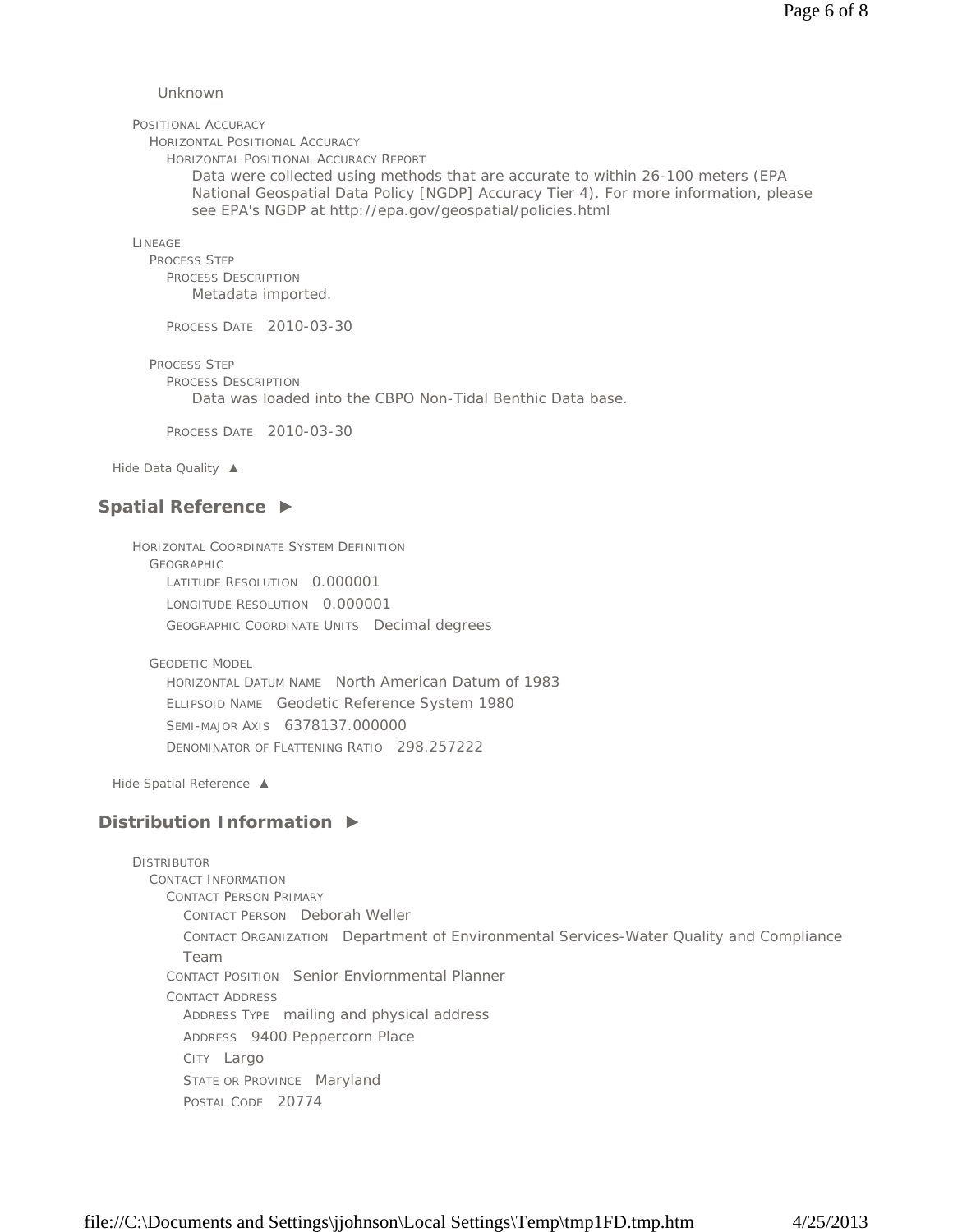CONTACT VOICE TELEPHONE 301-883-7161 CONTACT FACSIMILE TELEPHONE 301-883-7139 CONTACT ELECTRONIC MAIL ADDRESS DMWeller1@co.pg.md.us CONTACT INSTRUCTIONS unavailavle

RESOURCE DESCRIPTION Downloadable Data DISTRIBUTION LIABILITY

I, the data requestor, agree to acknowledge the Chesapeake Bay Program and any other agencies and institutions as specified by the Chesapeake Bay Program Office as data providers. I agree to credit the data originators in any publications, reports or presentations generated from this data. I also accept that, although these data have been processed successfully on a computer system at the Chesapeake Bay Program, no warranty expressed or implied is made regarding the accuracy or utility of the data on any other system or for general or scientific purposes, nor shall the act of distribution constitute any such warranty. This disclaimer applies both to individual use of the data and aggregate use with other data. It is strongly recommended that careful attention be paid to the contents of the data documentation file associated with these data. The Chesapeake Bay Program shall not be held liable for improper or incorrect use of the data described and/or contained herein.

*Hide Distribution Information ▲*

# **Metadata Reference ►**

METADATA DATE 2013-04-24 METADATA FUTURE REVIEW DATE 2017-04-24 METADATA CONTACT CONTACT INFORMATION CONTACT ORGANIZATION PRIMARY CONTACT ORGANIZATION U.S. Environmental Protection Agency, Chesapeake Bay Program CONTACT PERSON Peter Tango CONTACT POSITION Monitoring Coordinator CONTACT ADDRESS ADDRESS TYPE mailing and physical address ADDRESS 410 Severn Ave, Suite 109 CITY Annapolis STATE OR PROVINCE MD POSTAL CODE 21403 CONTACT VOICE TELEPHONE 410-267-9875 CONTACT FACSIMILE TELEPHONE 410-267-5777 CONTACT ELECTRONIC MAIL ADDRESS Ptango@chesapeakebay.net

CONTACT INSTRUCTIONS http://www.chesapeakebay.net

METADATA STANDARD NAME NBII Content Standard for National Biological Information Infrastructure Metadata METADATA STANDARD VERSION FGDC-STD-001-1998

METADATA SECURITY INFORMATION METADATA SECURITY CLASSIFICATION SYSTEM None METADATA SECURITY CLASSIFICATION Unclassified METADATA SECURITY HANDLING DESCRIPTION None